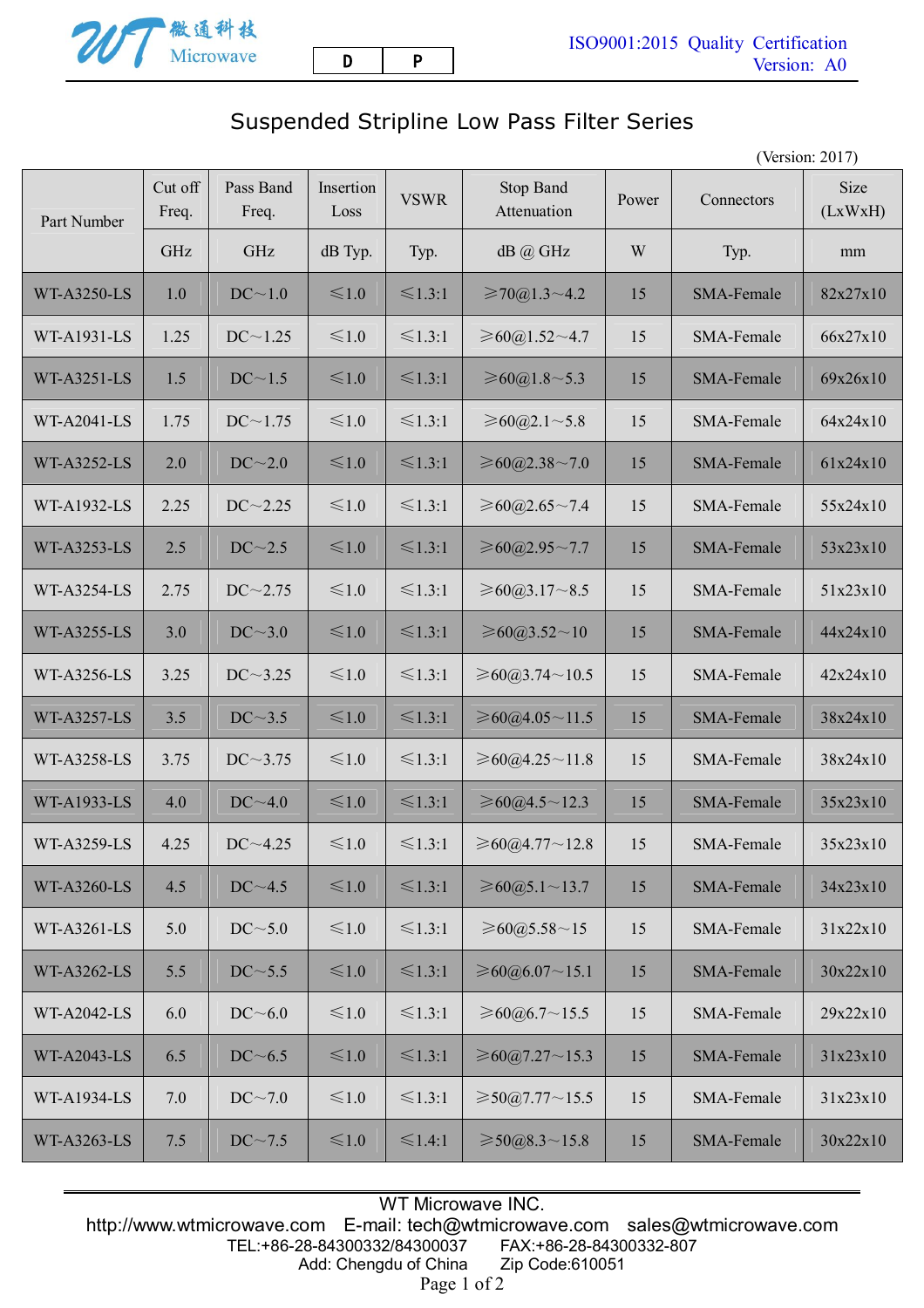201 微通科技

**D P** 

## ISO9001:2015 Quality Certification Version: A0

| WT-A3264-LS        | 8.0  | DC~3.0         | $≤1.0$     | $\leq 1.4:1$ | $\geq 50@8.8 \sim 16.2$     | 15 | SMA-Female        | 30x22x10   |
|--------------------|------|----------------|------------|--------------|-----------------------------|----|-------------------|------------|
| WT-A3265-LS        | 8.5  | DC~3.5         | $≤1.0$     | $\leq 1.4:1$ | ≥ 50@9.3~17                 | 15 | SMA-Female        | 29x21x10   |
| <b>WT-A3266-LS</b> | 9.0  | DC~9.0         | ≤1.0       | $\leq 1.4:1$ | ≥ 50@9.8~17                 | 15 | SMA-Female        | 29x21x10   |
| <b>WT-A3267-LS</b> | 9.5  | DC~9.5         | ≤1.0       | $\leq 1.4:1$ | $\geq 50@10.3 \sim 18$      | 15 | <b>SMA-Female</b> | 29x21x10   |
| WT-A3268-LS        | 10   | DC~10          | $≤1.0$     | $\leq 1.4:1$ | $\geq 50@10.9 \sim 18.5$    | 15 | SMA-Female        | 28x21x10   |
| WT-A3269-LS        | 10.5 | DC~10.5        | ≤1.0       | ≤1.4:1       | $\geq 50(0.11.65 \sim 18.5$ | 15 | SMA-Female        | 27x20x10   |
| WT-A3270-LS        | 11   | DC~11          | $≤1.0$     | $\leq 1.5:1$ | $\geq 50(2.1)$ ~ 19         | 15 | SMA-Female        | 24x19x10   |
| WT-A3271-LS        | 11.5 | $DC \sim 11.5$ | ≤1.0       | $\leq 1.5:1$ | $\geq 50(2.12.6 \sim 20)$   | 15 | SMA-Female        | 24x19x10   |
| WT-A3272-LS        | 12   | DC~12          | $≤1.0$     | $\leq 1.5:1$ | $\geq 50(0.13.1 \sim 20)$   | 15 | SMA-Female        | 24x19x10   |
| <b>WT-A3273-LS</b> | 12.5 | $DC \sim 12.5$ | $\leq 1.0$ | $\leq 1.5:1$ | $\geq 50(213.7-20)$         | 15 | SMA-Female        | 24x19x10   |
| <b>WT-A3274-LS</b> | 13   | DC~13          | $≤1.0$     | $≤1.5:1$     | $\geq 50@14.1 \sim 21$      | 15 | SMA-Female        | 22x17.5x10 |
| WT-A3275-LS        | 13.5 | $DC \sim 13.5$ | $≤1.0$     | $\leq 1.5:1$ | $\geq 50@14.7 \sim 21.3$    | 15 | SMA-Female        | 22x17.5x10 |
| WT-A3276-LS        | 14   | DC~14          | $≤1.0$     | $≤1.5:1$     | $\geq 50@15.2 \sim 21.7$    | 15 | SMA-Female        | 22x17.5x10 |
| <b>WT-A3277-LS</b> | 14.5 | DC~14.5        | $≤1.0$     | $\leq 1.5:1$ | $\geq 50(0.15.7 \sim 22)$   | 15 | SMA-Female        | 22x17.5x10 |
| <b>WT-A2489-LS</b> | 15   | DC~15          | $≤1.0$     | $\leq 1.5:1$ | ≥ 50@16~22.3                | 15 | SMA-Female        | 21x17x10   |
| <b>WT-A2490-LS</b> | 15.5 | $DC \sim 15.5$ | $≤1.0$     | $\leq 1.5:1$ | $\geq 50a$ , 16.5 ~ 22.5    | 15 | SMA-Female        | 21x17x10   |
| <b>WT-A2491-LS</b> | 16   | DC~16          | $≤1.0$     | $\leq 1.5:1$ | $\geq 50@17 - 22.8$         | 15 | SMA-Female        | 21x17x10   |
| <b>WT-A2492-LS</b> | 16.5 | DC~16.5        | $≤1.0$     | $\leq 1.5:1$ | $\geq 50(0.17.5 \sim 23)$   | 15 | SMA-Female        | 21x17x10   |
| WT-A3278-LS        | 17   | DC~17          | $\leq 1.0$ | $\leq 1.6:1$ | $\geq 50(0.18.1 \sim 24)$   | 15 | SMA-Female        | 18x17x10   |
| WT-A3279-LS        | 17.5 | $DC \sim 17.5$ | $\leq 1.0$ | $\leq 1.6:1$ | $\geq 50(0.18.6 \sim 25)$   | 15 | SMA-Female        | 18x17x10   |
| WT-A3280-LS        | 18   | DC~18          | $\leq 1.0$ | $≤1.6:1$     | $\geq 50(0.19.1 \sim 26$    | 15 | SMA-Female        | 18x17x10   |
| <b>WT-A3281-LS</b> | 18.5 | DC~18.5        | $\leq 1.0$ | $\leq 1.6:1$ | $\geq 50(0.19.6 \sim 26)$   | 15 | SMA-Female        | 18x17x10   |
| WT-A2331-LS        | 19   | DC~19          | $\leq 1.0$ | $\leq 1.6:1$ | $\geq 50(20.1-26)$          | 15 | SMA-Female        | 17x17x10   |
| WT-A2330-LS        | 20   | DC~20          | $\leq 1.0$ | $\leq 1.6:1$ | $\geq 50(21.2 \sim 27)$     | 15 | SMA-Female        | 17x17x10   |
| WT-A2332-LS        | 21   | DC~21          | $\leq 1.0$ | $\leq 1.6:1$ | $\geq 50@22.2 \sim 27$      | 15 | SMA-Female        | 17x17x10   |
|                    |      |                |            |              |                             |    |                   |            |

WT Microwave INC. http://www.wtmicrowave.com E-mail: tech@wtmicrowave.com sales@wtmicrowave.com TEL:+86-28-84300332/84300037 FAX:+86-28-84300332-807 Add: Chengdu of China Zip Code:610051 Page 2 of 2